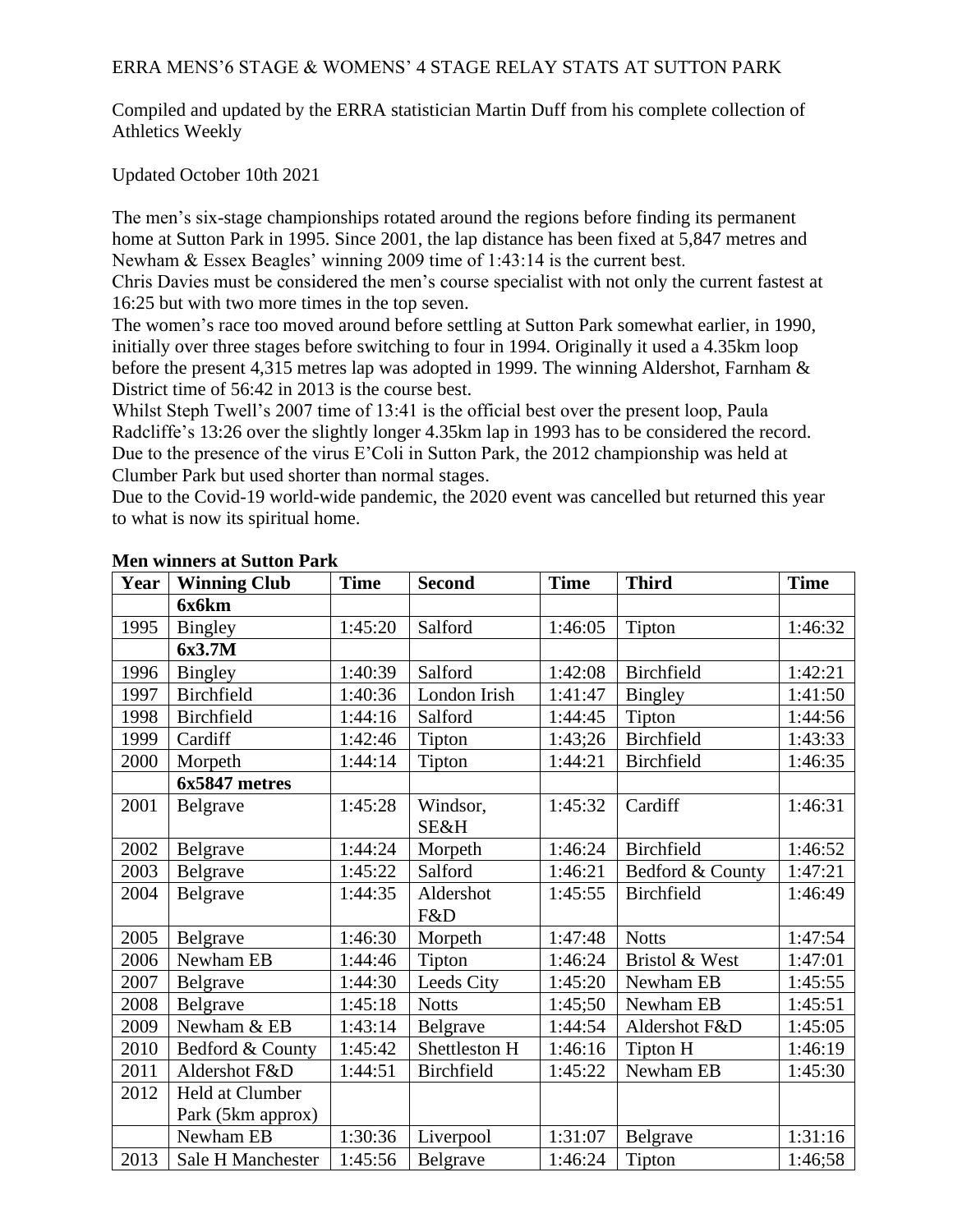| 2014 | Aldershot F&D            | 1:46:48 | Highgate H | 1:47:25 | Sale H Manch     | 1:47:54 |
|------|--------------------------|---------|------------|---------|------------------|---------|
| 2015 | Tonbridge                | 1:47:24 | Derby      | 1:47:29 | Central          | 1:47:38 |
| 2016 | Cardiff                  | 1:45:52 | Swansea    | 1:45:55 | Liverpool        | 1:46:20 |
| 2017 | Swansea                  | 1:45:16 | Tonbridge  | 1:46:30 | Lincoln W'ton    | 1:46:34 |
| 2018 | Stockport                | 1:45:07 | Leeds      | 1:45:32 | Aldershot F&D    | 1:45:40 |
| 2019 | Leeds                    | 1:44:46 | Aldershot  | 1:45:19 | Cambridge & Cole | 1:45:47 |
| 2021 | <b>Aldershot F&amp;D</b> | 1:42:44 | Leeds      | 1:43:47 | Shaftesbury      | 1:44:06 |

**Note: records in bold**

# **Fastest Laps**

| Year | <b>Fastest</b>                      | <b>Time</b> | <b>Second best</b>     | <b>Time</b> | <b>Third best</b>                | <b>Time</b> |
|------|-------------------------------------|-------------|------------------------|-------------|----------------------------------|-------------|
|      | 6 <sub>km</sub>                     |             |                        |             |                                  |             |
| 1995 | Keith Cullen                        | 16:34       | Paul Taylor            | 16:55       | <b>Steve Brooks</b>              | 17:04       |
|      | 3.7M                                |             |                        |             |                                  |             |
| 1996 | Richard Nerurkar                    | 16:15       | Paul Taylor            | 16:19       | <b>Andrew Pearson</b>            | 16:21       |
| 1997 | <b>Richard Nerurkar</b>             | 16:19       | <b>Corman Finnerty</b> | 16:25       | Rod Finch/Tony<br>O'Brien        | 16:34       |
| 1998 | Rob Whalley                         | 16:57       | Carl Warren            | 17:03       | <b>Glen Stewart</b>              | 17:05       |
| 1999 | Christian                           | 16:28       | Keith Cullen           | 16:32       | Dave Heath                       | 16:33       |
|      | Stephenson                          |             |                        |             |                                  |             |
| 2000 | Mark Hudspith                       | 16:42       | Ian Hudspith           | 16:47       | Rob Whalley                      | 16:49       |
|      | 5847 metres                         |             |                        |             |                                  |             |
| 2001 | Sam Haughian                        | 16:54       | Mo Farah               | 16:58       | Chris Thompson/<br>Mark Hudspith | 17:02       |
| 2002 | Chris Thompson                      | 16:53       | Ian Hudspith           | 17:03       | Mark Miles/<br>Fiachra Lombard   | 17:08       |
| 2003 | <b>Chris Davies</b>                 | 16:25       | Rob Whalley            | 17:00       | Greg Van Hest                    | 17:01       |
| 2004 | Chris Thompson                      | 16:39       | Nick McCormick         | 16:41       | Keith Cullen                     | 17:01       |
| 2005 | Nick McCormick                      | 16:41       | <b>Wilfred Taragon</b> | 17:01       | <b>Chris Davies</b>              | 17:06       |
| 2006 | Mo Farah                            | 17:02       | <b>Frank Tickner</b>   | 17:03       | Mark Warmby                      | 17:15       |
| 2007 | <b>Chris Davies</b>                 | 16:42       | <b>Frank Tickner</b>   | 16:59       | Moumin Geele                     | 17:03       |
| 2008 | Andy Vernon                         | 16:49       | <b>Scott Overall</b>   | 16:54       | Keith Gerrard                    | 17:05       |
| 2009 | Mo Farah                            | 16:33       | <b>Chris Davies</b>    | 16:42       | Scott Overall/                   | 17:03       |
|      |                                     |             |                        |             | Moumin Geele                     |             |
| 2010 | Ryan McLeod                         | 17:03       | <b>Mark Draper</b>     | 17:04       | <b>Tom Humphries</b>             | 17:04       |
| 2011 | James Wilkinson                     | 16:38       | Andy Vernon            | 16:58       | Jonny Mellor                     | 16:59       |
| 2012 | Held at Clumber<br>Park(5km approx) |             |                        |             |                                  |             |
|      | Jonny Mellor                        | 14:23       | John Beattie           | 14:41       | Birhan Andi/John<br>McDonnell    | 14:46       |
| 2013 | Ryan McLeod                         | 16:55       | <b>Jonny Davies</b>    | 17:06       | Dewi Griffiths                   | 17:11       |
| 2014 | <b>Andrew Butchart</b>              | 17:09       | <b>Andrew Heyes</b>    | 17:12       | Antonio Sanchez                  | 17:12       |
| 2015 | Andy Maud                           | 17:03       | <b>Jonny Davies</b>    | 17:14       | Tom Lancashire                   | 17:17       |
| 2016 | <b>Andrew Butchart</b>              | 16:29       | Dewi Griffiths         | 16:49       | <b>Ben Connor</b>                | 17:05       |
| 2017 | Dewi Griffiths                      | 16:40       | Phil Sesemann          | 17:14       | <b>Graham Rush</b>               | 17:16       |
| 2018 | <b>Ross Millington</b>              | 16:54       | Jonny Mellor           | 17:08       | Richard Allen/Phil<br>Sesemann   | 17:10       |
| 2019 | Marc Scott                          | 16:46       | <b>Omar Ahmed</b>      | 16:58       | Emile Cairess/Phil<br>Sesemann   | 17:02       |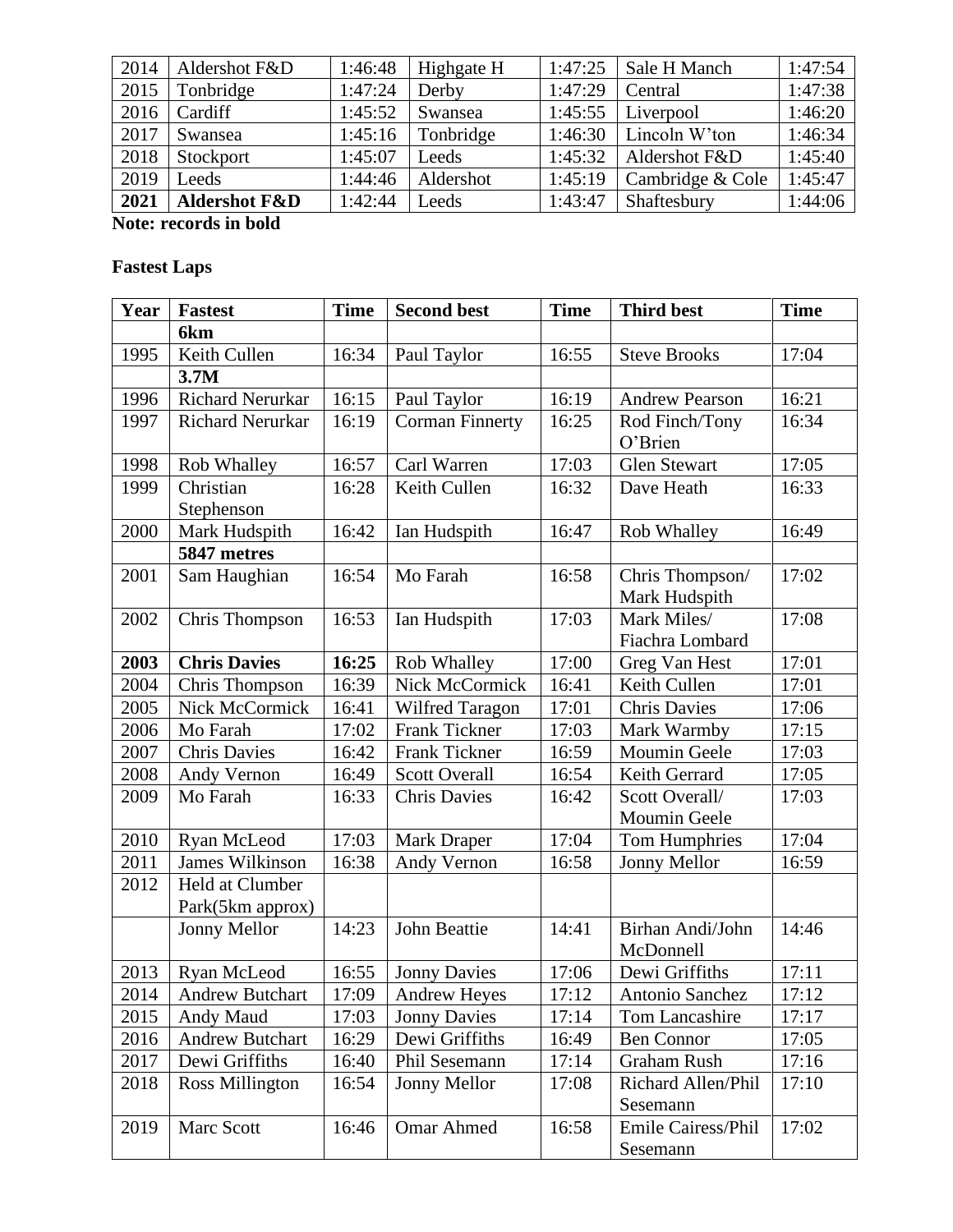| $2021$ Jack Rowe | 16:33 Emile Cairess | 16:46 | $\vert$ Omar Ahme /Hugo $\vert$ 16:47 |  |
|------------------|---------------------|-------|---------------------------------------|--|
|                  |                     |       | Miller                                |  |

# **All time men (Sutton Park)**

| Teams (1996 to 2000)           |                         |                         |        |        |        |
|--------------------------------|-------------------------|-------------------------|--------|--------|--------|
| <b>Birchfield Harriers</b>     | 1:40.36                 | (1997)                  |        |        |        |
| <b>Bingley Harriers</b>        |                         | 1:40.39                 | (1996) |        |        |
| London Irish                   |                         | 1:41.47                 | (1997) |        |        |
| Teams (2001-present)           |                         |                         |        |        |        |
| Aldershot Farnham & D          |                         | 1:42:44                 | (2021) |        |        |
| Newham & Essex Beagles         |                         | 1:43:14                 | (2009) |        |        |
| Leeds                          |                         | 1:43:47                 | (2021) |        |        |
| Shaftesbury                    |                         | 1:44:06                 | (2021) |        |        |
| <b>Belgrave Harriers</b>       |                         | 1:44:24                 | (2002) |        |        |
| <b>Belgrave Harriers</b>       |                         | 1:44:30                 | (2007) |        |        |
| <b>Belgrave Harriers</b>       |                         | 1:44:35                 | (2004) |        |        |
| <b>Birchfield</b>              |                         | 1:44;36                 | (2021) |        |        |
| Leeds                          |                         | 1:44:46                 | (2019) |        |        |
| Aldershot, Farnham & Dist      |                         | 1:44:51                 | (2011) |        |        |
| <b>Belgrave Harriers</b>       |                         | 1:44:54                 | (2009) |        |        |
| Tonbridge                      |                         | 1:44:58                 |        | (2021) |        |
| Aldershot, Farnham & Dist      |                         | 1:45:05                 | (2009) |        |        |
| Stockport                      |                         | 1:45:07                 | (2018) |        |        |
| Bedford & County               |                         | 1:45:13                 | (2009) |        |        |
| Swansea                        |                         | 1:45:16                 | (2017) |        |        |
| <b>Belgrave Harriers</b>       |                         | 1:45:18                 | (2008) |        |        |
| Aldershot Farnham & D          |                         | 1:45:19                 | (2019) |        |        |
| Leeds City                     |                         | 1:45:20                 | (2007) |        |        |
| Swansea                        |                         | 1:45:16                 | (2017) |        |        |
| <b>Belgrave Harriers</b>       |                         | 1:45:22                 | (2003) |        |        |
| <b>Birchfield Harriers</b>     |                         | 1:45:22                 | (2011) |        |        |
| <b>Belgrave Harriers</b>       |                         | 1:45:28                 | (2001) |        |        |
| Newham & Essex Beagles         |                         | 1:45:30                 | (2011) |        |        |
| Bedford & County               |                         | 1:45:31                 | (2021) |        |        |
| Windsor, Slough, E & H         |                         | 1:45:32                 | (2001) |        |        |
| Leeds                          |                         | 1:45:32                 | (2018) |        |        |
| Leeds City                     |                         | 1:45:33                 | (2011) |        |        |
| Cambridge & Coleridge          |                         | 1:45:37                 |        | (2019) |        |
| Aldershot Farnham & Dist       |                         | 1:45:40                 |        | (2018) |        |
| Bedford & County               |                         | 1:45:42                 |        | (2010) |        |
| Notts AC                       |                         | 1:45:50                 | (2008) |        |        |
| Newham & Essex Beagles         |                         | 1:45:51                 | (2008) |        |        |
| <b>Individuals</b> (1996-2000) |                         |                         |        |        |        |
| <b>Richard Nerurker</b>        |                         | <b>Bingley Harriers</b> | 16:15  |        | (1996) |
| Paul Taylor                    | <b>Bolton AC</b>        |                         | 16:19  |        | (1996) |
| <b>Richard Nerurker</b>        | <b>Bingley Harriers</b> |                         | 16:19  | (1997) |        |

Bingley Harriers 16:19 (1997)

**Individuals (2001-present)**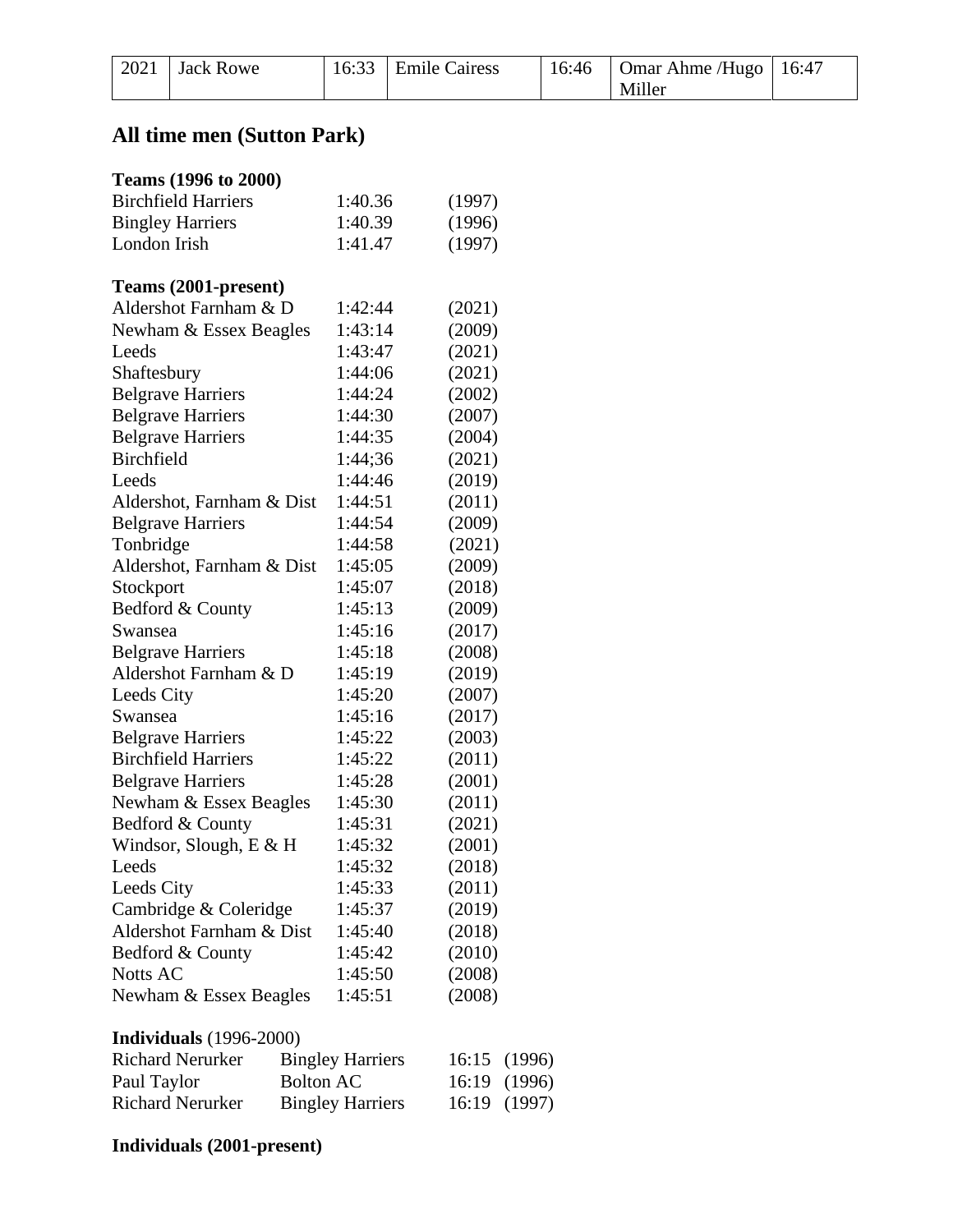| <b>Chris Davies</b>    | 16:25 | 2003 |
|------------------------|-------|------|
| <b>Andrew Butchart</b> | 16:29 | 2016 |
| Mo Farah               | 16:33 | 2009 |
| <b>Jack Rowe</b>       | 16:33 | 2021 |
| <b>James Wilkinson</b> | 16:38 | 2011 |
| Chris Thompson         | 16:39 | 2004 |
| Dewi Griffiths         | 16:40 | 2017 |
| <b>Nick McCormick</b>  | 16:41 | 2004 |
| <b>Nick McCormick</b>  | 16:41 | 2005 |
| <b>Chris Davies</b>    | 16:42 | 2007 |
| <b>Chris Davies</b>    | 16:42 | 2009 |
| <b>Emile Cairess</b>   | 16:46 | 2021 |
| <b>Marc Scott</b>      | 16:46 | 2019 |
| <b>Omar Ahmed</b>      | 16:47 | 2021 |
| Hugo Milner            | 16:47 | 2021 |
| Dewi Griffiths         | 16:49 | 2016 |
| Andy Vernon            | 16:49 | 2008 |
| Dan Jarvis             | 16:53 | 2021 |
| Chris Thompson         | 16:53 | 2002 |
| <b>Scott Overall</b>   | 16:54 | 2008 |
| Sam Haughian           | 16:54 | 2001 |

#### **Women**

| Year | <b>Winning Club</b>       | <b>Time</b> | <b>Second</b>             | <b>Time</b> | <b>Third</b>            | <b>Time</b> |
|------|---------------------------|-------------|---------------------------|-------------|-------------------------|-------------|
|      | 3x4.35km                  |             |                           |             |                         |             |
| 1990 | Westbury                  | 43:27       | Birchfield                | 43:37       | Parkside                | 44:07       |
| 1991 | Leicester Coritanian      | 43:18       | Parkside                  | 43:24       | <b>Birchfield</b>       | 43:26       |
| 1992 | Parkside                  | 42:56       | Tipton                    | 43:45       | Birchfield              | 44:31       |
| 1993 | Tipton                    | 43:18       | Bedford & County          | 43:34       | Parkside                | 43:53       |
| 1994 | Parkside                  | 58:37       | Birchfield                | 58:56       | Leeds City              | 59:31       |
| 1995 | <b>Shaftesbury Barnet</b> | 58:47       | Leeds                     | 59:05       | Parkside                | 59:38       |
| 1996 | Birchfield                | 59:31       | Leeds City                | 59:47       | Westbury                | 61:34       |
| 1997 | Bedford & County          | 58:22       | Shaftesbury Barnet        | 59:01       | Charnwood               | 59:22       |
| 1998 | Sale                      | 59:19       | <b>Shaftesbury Barnet</b> | 59:51       | Charnwood               | 60:00       |
|      | 4x4315 metres             |             |                           |             |                         |             |
| 1999 | <b>Shaftesbury Barnet</b> | 59:07       | Sale                      | 59:41       | Charnwood               | 59:46       |
| 2000 | Sale                      | 58:34       | Charnwood                 | 58:56       | <b>Shaftesbury Barn</b> | 59:16       |
| 2001 | Charnwood                 | 58:44       | Bedford & County          | 59:26       | <b>Bristol</b>          | 60:14       |
| 2002 | Windsor S&&H              | 59:40       | Tipton                    | 60:06       | <b>Bristol</b>          | 60:53       |
| 2003 | Chester-le-Street         | 59:09       | Charnwood                 | 59:25       | Sale                    | 59:58       |
| 2004 | Bristol & West            | 57:46       | Windsor, SE&H             | 59:20       | Wakefield               | 59:59       |
| 2005 | Bristol & West            | 59:16       | <b>Shaftesbury Barnet</b> | 59:25       | Bedford & Co            | 59:29       |
| 2006 | Birchfield                | 59:33       | Aldershot F&D             | 59:39       | Charnwood               | 60:17       |
| 2007 | Aldershot F&D             | 57:15       | Charnwood                 | 57:56       | Havering M              | 58:47       |
| 2008 | Aldershot F&D             | 57:24       | Charnwood                 | 59:09       | Chester-le-Street       | 59:16       |
| 2009 | Aldershot F&D             | 57:09       | Chester-le-Street         | 58:17       | City of Norwich         | 58:53       |
| 2010 | Aldershot F&D             | 58:14       | Charnwood                 | 58:50       | Bristol & West          | 60:05       |
| 2011 | Aldershot F&D             | 57:17       | Charnwood                 | 58:20       | Bristol & West          | 58:50       |
| 2012 | Held at Clumber           |             |                           |             |                         |             |
|      | Park (3.5km approx)       |             |                           |             |                         |             |
|      | Aldershot F&D             | 46:39       | Birchfield                | 46:39       | Shaftesbury             | 48:26       |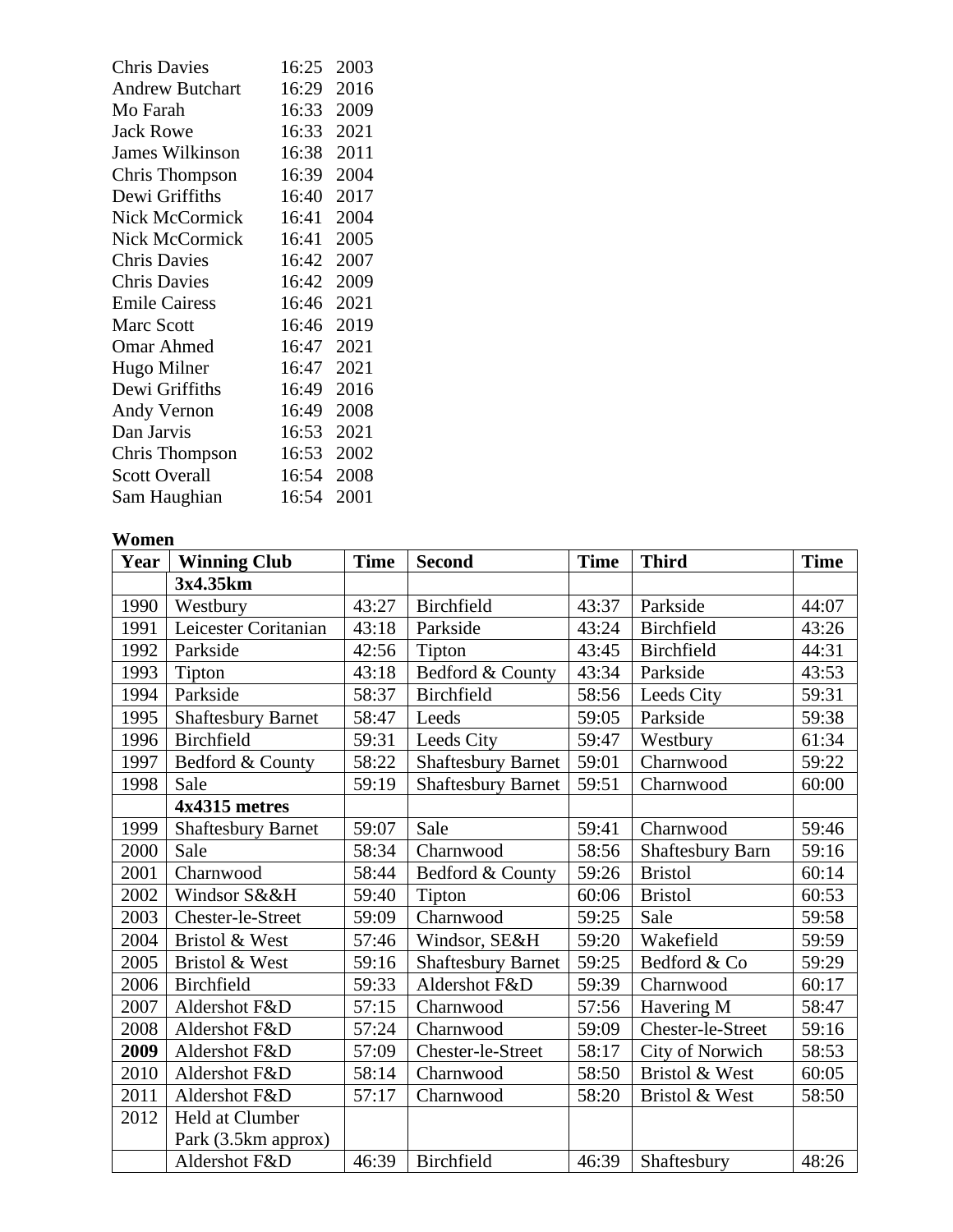| 2013 | <b>Aldershot F&amp;D</b> | 56:42 | Birchfield      | 58:36 | Charnwood         | 58:49 |
|------|--------------------------|-------|-----------------|-------|-------------------|-------|
| 2014 | Aldershot F&D            | 57:13 | Birchfield      | 59:26 | Bristol & West    | 60:22 |
|      |                          |       |                 |       | AFD B (no medal)  | 60:14 |
| 2015 | Swansea                  | 59:14 | Bristol & West  | 59:51 | Vale Royal        | 60:03 |
| 2016 | Aldershot F&D            | 58:48 | Birchfield      | 59:10 | Cardiff           | 60:03 |
| 2017 | Aldershot F&D            | 58:26 | Leeds           | 59:08 | Swansea           | 59:26 |
| 2018 | Aldershot F&D            | 57:56 | Leeds           | 59:29 | Tonbridge         | 59:56 |
| 2019 | Cardiff                  | 57:26 | Tonbridge       | 59:24 | Aldershot F&D     | 59:41 |
| 2021 | Aldershot F&D            | 59:03 | Aldershot F&D B | 60:14 | LincolnWellington | 60:29 |

# **Fastest**

| Year | <b>Fastest</b>          | <b>Time</b> | <b>Second best</b>      | <b>Time</b> | <b>Third Best</b>            | <b>Time</b> |
|------|-------------------------|-------------|-------------------------|-------------|------------------------------|-------------|
|      | 4.35km                  |             |                         |             |                              |             |
| 1990 | <b>Lesley Morton</b>    | 14:02       | <b>Sally Ellis</b>      | 14:08       | Jo Deering                   | 14:15       |
| 1991 | <b>Lesley Morton</b>    | 14:18       | Lisa Hollick            | 14:20       | Alison Wyeth                 | 14:22       |
| 1992 | Paula Radcliffe         | 13:47       | <b>Elaine Foster</b>    | 14:11       | Andrea Whitcombe             | 14:14       |
| 1993 | <b>Paula Radcliffe</b>  | 13:26       | Jenny Clague            | 13:58       | Bev Hartigan                 | 14:03       |
| 1994 | Angie Hulley            | 14:05       | Shireen Barbour         | 14:13       | <b>Elaine Foster</b>         | 14:20       |
| 1995 | Lucy Elliott            | 13:55       | Paula Radcliffe         | 13:55       | Heather Heaseman             | 14:21       |
| 1996 | Zara Hyde               | 14:20       | Bev Hartigan            | 14:21       | Andrea Whitcombe             | 14:27       |
| 1997 | Paula Radcliffe         | 13:55       | Andrea<br>Whitcombe     | 14:10       | Sarah Young                  | 14:13       |
| 1998 | Heather                 | 14:14       | Tara Krzywicki          | 14:17       | Amanda Parkinson             | 14:22       |
|      | Heasman                 |             |                         |             |                              |             |
|      | 4315 metres             |             |                         |             |                              |             |
| 1999 | Lucy Wright             | 14:08       | <b>Hayley Yelling</b>   | 14:13       | Liz Yelling/Sarah<br>Young   | 14:17       |
| 2000 | Amanda                  | 14:07       | <b>Hayley Yelling</b>   | 14:18       | Tara Krzywicki/Sara          | 14:28       |
|      | Parkinson               |             |                         |             | Wilkinson                    |             |
| 2001 | <b>Helen Pattinson</b>  | 13:59       | Tara Krzywicki          | 14:03       | Angela Allen                 | 14:04       |
| 2002 | <b>Hayley Yelling</b>   | 14:15       | Lisa Heyes              | 14:22       | <b>Katie Reed</b>            | 14:31       |
| 2003 | <b>Kate Reed</b>        | 14:07       | <b>Hayley Yelling</b>   | 14:07       | Helen Lawrence               | 14:08       |
| 2004 | <b>Kate Reed</b>        | 13:59       | <b>Hayley Yelling</b>   | 14:03       | Julia Bleasdale              | 14:14       |
| 2005 | <b>Kate Reed</b>        | 13:56       | Helen Clitheroe         | 14:07       | Liz Yelling                  | 14:09       |
| 2006 | Helen Clitheroe         | 14:11       | Jenny Blizzard          | 14:12       | Cathy Mutwa                  | 14:13       |
| 2007 | <b>Steph Twell</b>      | 13:41       | <b>Sharon Morris</b>    | 13:57       | Hayley Yelling/Vicky<br>Gill | 14:05       |
| 2008 | Freya Murray            | 13:50       | <b>Charlotte Purdue</b> | 13:54       | Caroline Hoyte               | 14:09       |
| 2009 | <b>Charlotte Purdue</b> | 13:53       | Freya Murray            | 13:54       | <b>Steph Twell</b>           | 14:00       |
| 2010 | <b>Charlotte Purdue</b> | 13:55       | Gemma Steel             | 14:08       | Emma Pallant                 | 14:20       |
| 2011 | Gemma Steel             | 13:45       | <b>Charlotte Purdue</b> | 13:48       | Jessica Coulson              | 13:51       |
| 2012 | Held at Clumber         |             |                         |             |                              |             |
|      | Park 3.5km              |             |                         |             |                              |             |
|      | Emelia Gorecka          | 11:05       | Hannah Walker           | 11:14       | <b>Beth Potter</b>           | 11:20       |
| 2013 | Gemma Steel             | 13:49       | Emelia Gorecka          | 14:04       | <b>Steph Twell</b>           | 14:06       |
| 2014 | <b>Steph Twell</b>      | 14:04       | <b>Lily Partridge</b>   | 14:09       | Emelia Gorecka               | 14:09       |
| 2015 | Ellie Vernon            | 14:11       | Ellie Kirk              | 14:13       | Kate Hulls                   | 14:21       |
| 2016 | Kate Hulls              | 13:58       | Jess Judd               | 14:11       | <b>Charlotte Arter</b>       | 14:16       |
| 2017 | Jess Judd               | 13:55       | <b>Charlotte Arter</b>  | 14:10       | Verity Ockenden              | 14:12       |